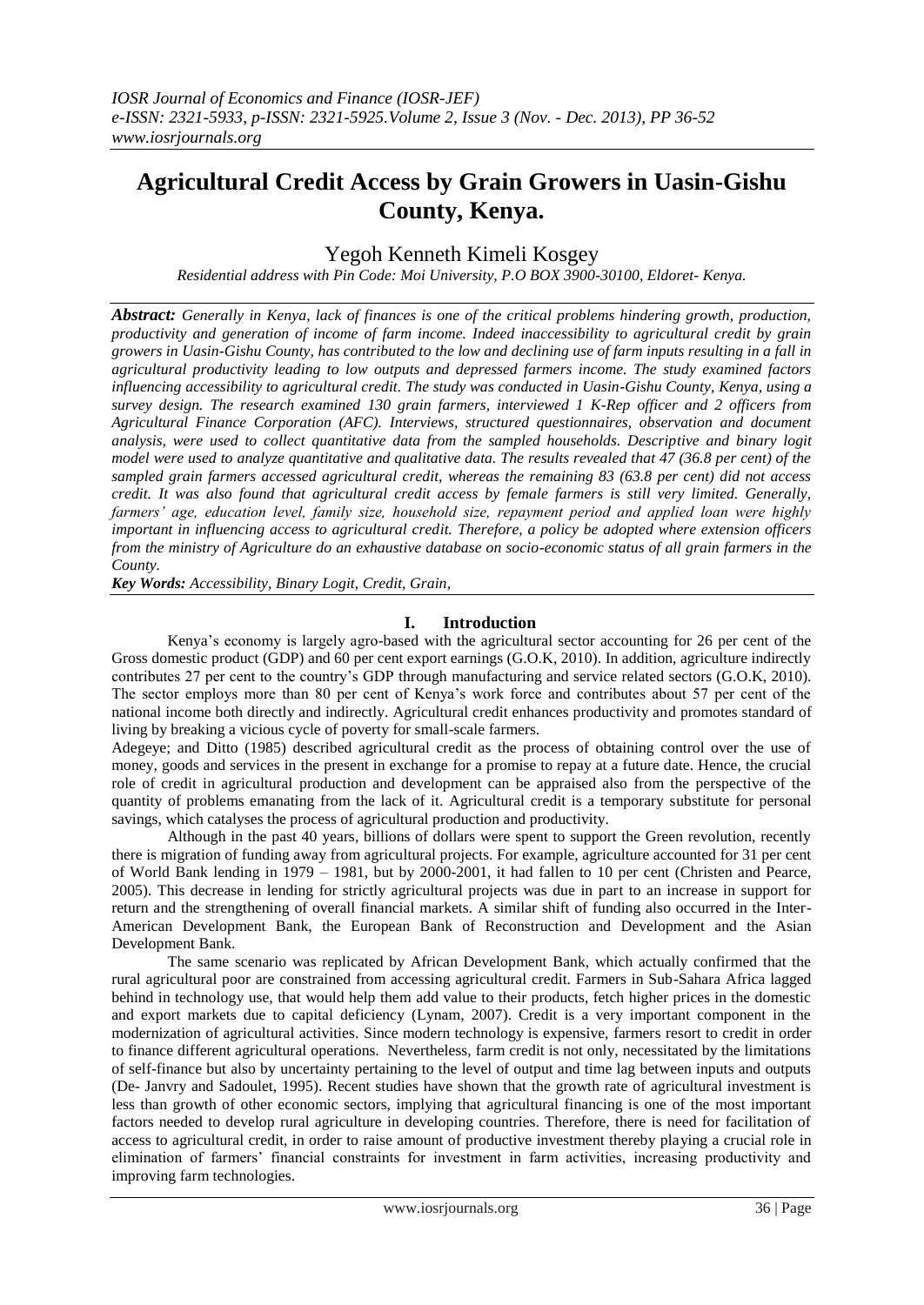In Kenya, accessibility to agricultural credit by farmers has been dwindling over time. The Ministry of Agriculture does not have a clear policy to deal with the problem hence leaving the task to credit institutions to provide finances to farmers at their own prerogative. Therefore, with the presence of financial institutions like the Agricultural Finance Corporation (AFC), K-Rep and Equity Bank playing the role of advancing loans to farmers, a problem arises on credit accessibility at affordable rates.

Indeed the trend for the last nine years in agricultural credit dispersed to the grain farmers has been declining in the County. In 2004 to 2012 accessibility to agricultural credit dropped from 57.17 percent to 18.74 percent indicating that there is a problem since the number of applicants has been increasing over the same period whereas unsuccessful applicants have been increasing as shown in table 1.1.

| Table 1.1. Trenus of Agricultural Credit in Oashi-Gishu County by APC from 2004 - 2012 |                                |                                |                                |                                 |                                   |                          |  |  |
|----------------------------------------------------------------------------------------|--------------------------------|--------------------------------|--------------------------------|---------------------------------|-----------------------------------|--------------------------|--|--|
| <b>Years</b>                                                                           | <b>Credit demand</b><br>(Kshs) | Number of<br><b>Applicants</b> | <b>Credit supply</b><br>(Kshs) | Successful<br><b>Applicants</b> | Unsuccessful<br><b>Applicants</b> | % of Credit<br>disbursed |  |  |
| 2004                                                                                   | 250,000,000                    | 1.270                          | 138,299,600                    | 729                             | 541                               | 57.1                     |  |  |
| 2005                                                                                   | 370,500,000                    | 2.470                          | 164.432.250                    | 820                             | 1.650                             | 33.2                     |  |  |
| 2006                                                                                   | 500,200,000                    | 3.340                          | 233,080,850                    | 1,092                           | 2.248                             | 32.6                     |  |  |
| 2007                                                                                   | 430,350,000                    | 2.800                          | 210,392,200                    | 840                             | 1.960                             | 30.0                     |  |  |
| 2008                                                                                   | 540,637,000                    | 3.600                          | 124,672,900                    | 497                             | 3.207                             | 23.06                    |  |  |
| 2009                                                                                   | 588,490,000                    | 4.005                          | 130.300.000                    | 654                             | 3,451                             | 22.14                    |  |  |
| 2010                                                                                   | 665,050,000                    | 4.268                          | 142,480,000                    | 728                             | 3.540                             | 21.42                    |  |  |
| 2011                                                                                   | 720,108,000                    | 4.890                          | 150,400,500                    | 806                             | 4.084                             | 20.89                    |  |  |
| 2012                                                                                   | 833,590,000                    | 5.200                          | 156,200,000                    | 850                             | 4.350                             | 18.74                    |  |  |

**Table 1.1: Trends of Agricultural Credit in Uasin-Gishu County by AFC from 2004 - 2012**

*Source: AFC Eldoret Branch, 2012*

### **II. Literature Review 2.1 THEORETICAL CONCEPTS AND DEFINITIONS**

The concept of perception, according to Lindsay & Norman (1977), is what better describes one's ultimate experience of the world and typically involves further processing of sensory input. As stated by Rao et al., (1998), the interpretation of information is called perception. These perceptions play an important role in decision making of people in general and farmers are no exception. Perceptions are relative rather than absolute

and they are influenced by the surroundings to a great extent. Kebede (1995), credit makes traditional agriculture more productive through the purchase of farm equipment and other agricultural inputs, the introduction of modern irrigation system and other technological developments. Credit can also be used as an instrument for market stability. Rural farmers can build their bargaining power by establishing storage facilities and providing transport system acquired through credit. Credit plays a key role in covering consumption deficits of farm households. This would, in turn, enable the farm family to work efficiently in agricultural activities. Credit can further be used as an income transfer mechanism to remove the inequalities in income distribution among the small, medium, and large scale farmers. Moreover, credit encourages savings and savings held by financial institutions that could be channeled to farmers for use in agricultural production. Credit also creates employment opportunities for rural farmers.

According to the free on line dictionary, Encyclopedia (2007), credit means *Faith* and it comes from the Latin word *credito*. An agreement, by which something of value-goods, services, or money-is given in exchange for a promise to pay at a later date. Credit is a transaction between two parties in which one, acting as creditor or lender, supplies the other, the debtor or borrower, with money, goods, services, or securities in return for the promise of future payment.

### **2.2 TYPES OF AGRICULTURAL CREDIT**

The establishment of formal credit institutions in the agricultural-based developing economies some 40 or more years ago was, among other reasons linked to the belief that local or informal lenders such as merchants, landlords and shop owners exploit small**-**scale farmers by charging them exorbitant interest rates (Adams, 1984). This observation is contrary to the Kenyan context, where relatives or friends may extend credit to their relatives or friends (farmers) that attract zero interest. Similarly, Kenya shop owners give goods on credit to some customers who have demonstrated to be trustworthy and pay at a later date with no interest. This practice does not favour Kenyan poor farmers, since they are assumed to have high risks in repaying credit in future. The study dwelled on informal credit as opposed to formal credit which the current study has focused on. The informal rural credit market is very heterogeneous and is always a component of the prevailing political, economic, and social relations net work, involving relatively low additional transaction costs for credit supply.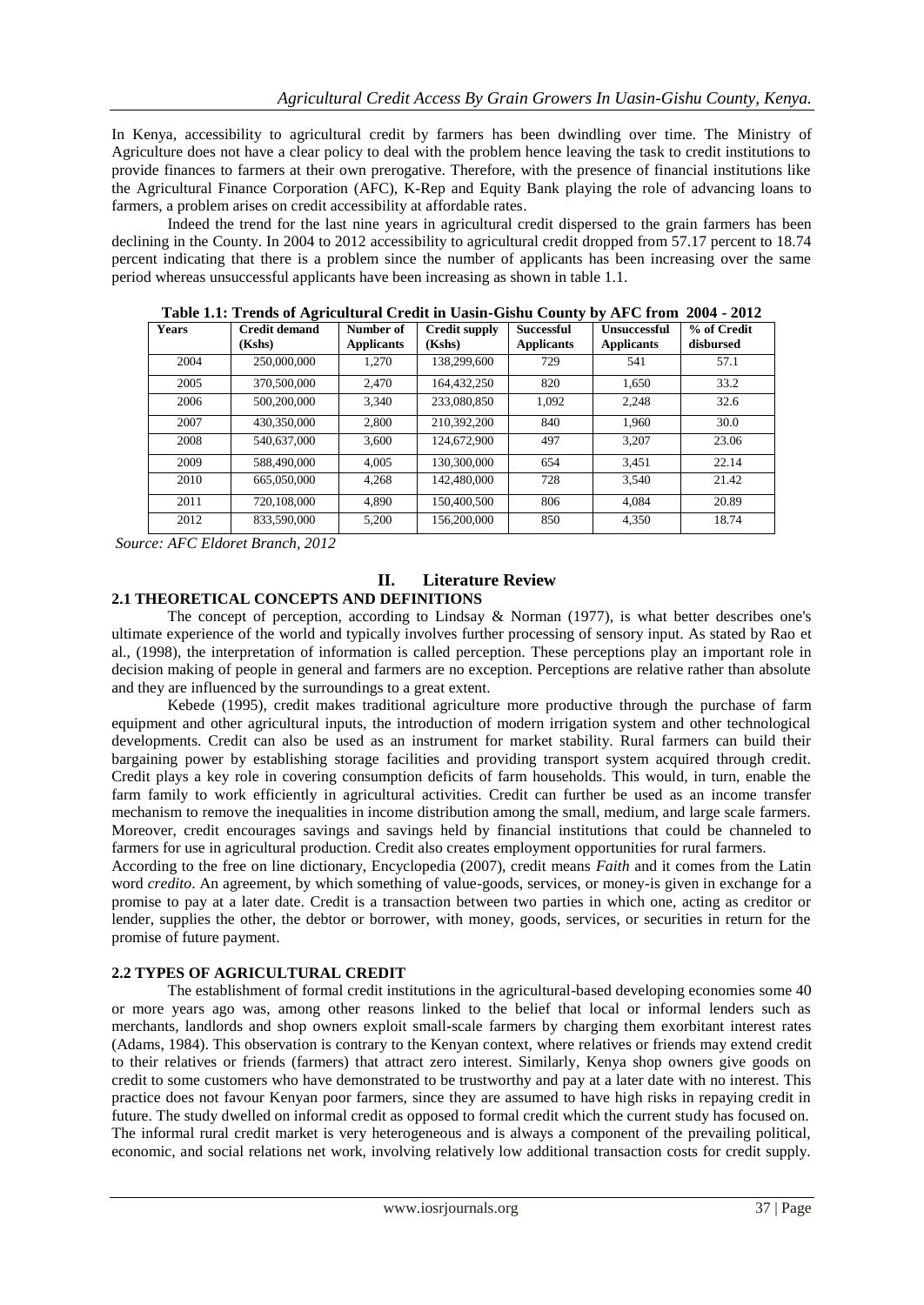The informal credit market was mainly relevant only for sectors that were not directly productive and through which the expenditure for social obligations was met (Manig, 1996).

In Kenya, a number of financial institutions are dealing with agricultural credit to the vast populace. The active ones include; Agricultural Finance Corporation, K-Rep, Equity bank, Faulu Kenya, KADET and a number of farmers' Co-operative societies.

### **2.3 FARMERS ACCESS TO AGRICULTURAL CREDIT**

Penchansky and Thomas, (1981), stated that "to some authors "access" refers to entry into or use of the health care system, while to others it characterizes factors influencing entry or use." Moreover, according to the Oxford dictionary (2007), access can be defined as, the right to obtain or make use of or take advantage of something.

Diagne et al., (2000) stated that a household is said to have access to a type of credit if at least one of its members has a strictly positive credit limit for that type of credit. Similarly, a household is classified as credit constrained for a type of credit if at least one of its members is constrained for that type of credit. In the current study a household is not credit constrained if one of its members has failed to access credit, while the rest have succeeded. This leaves a gap to be researched on so as to establish at what level a specific household is credit constrained.

Access to financial services by smallholders is seen as one of the constraints limiting their benefits from credit facilities. However, in most cases the access problem, especially among formal financial institutions, is one created by the institutions mainly through their lending policies. This is manifested in the form of prescribed minimum loan amounts, complicated application procedures and restrictions on credit for specific purposes (Schmidt and Kropp, 1987). For small-scale enterprises, reliable access to short-term and small amounts of credit is more valuable, and emphasizing it may be more appropriate in credit programmes aimed at such enterprises.

Women are frequently discriminated against in formal credit markets in developing countries (Buvinic et al, 1990). The belief in discrimination against women in formal credit markets, often based upon the limited number of women borrowers in the market, is perceived as an outcome of lenders" rejection of women"s applications for loan contracts. Over a decade ago, Buvinic, et al (1990) emphasized that women's lack of control over economic resources and the nature of their economic activity restrict accessing formal credit more than men.

According to Zeller (1994), when taking credit is perceived as a decision making process, then it starts with the decision of the individual to apply for credit. In fact, the demand for loans depends on the selffinancing potential, access to credit facilities and risk taking ability of borrowers. Demand is an important factor to access credit.

### **2.4 EMPIRICAL STUDIES ON DETERMINANTS OF ACCESS TO CREDIT**

Kashuliza and Kydd, 1996; Zeller, 1994 did a study on determinants of bank credit access for small holder farmers in Tanzania: A discriminant analysis application. In their findings characteristics of the borrowers and conditions of the financial institutions greatly influences the credit access. Whereas their study was conducted in a bigger sample size, they only concentrated on small holder farmers' as opposed to all holders and with specific crops. Indeed, the study is relevant to the current study since both assume socioeconomic factors to determine farmer"s access to agricultural credit but the difference is on the model used (binary logit) and type of farmers ( grain).

Schmidt and Kropp (1987) revealed that the type of financial institution and its policy will often determine access. Where credit duration, terms of payment, required security and the provisions of supplementary services do not fit the needs of the target group, potential borrowers will not apply for credit even where it exists and when they do, they will be denied access. In addition, Bigsten et al. (2003), and Fliesig (1995), stated that in developing countries asymmetric information, high risks, lack of collateral, lenderborrower distance, small and frequent credit transactions of rural households make real costs of borrowing vary among different sources of credit. These studies were on the power of collateral, determinants of household access to and participation in formal and informal credit markets in Malawi. These are true with most Kenyan financial institutions, where loans are advanced to farmers at the start of planting season and expect them to repay at harvesting time. Therefore, terms of payment in the Kenyan setup are strict and not flexible as compared to Malawian credit institutions. In this study the collateral required in credit institutions was a title deed or a registered farmers group with clean records.

Atieno (2001), did an empirical assessment on the formal and informal institutions" lending policies and access to credit by small-scale enterprises in Kenya. The findings showed that income level, distance to credit sources, past credit participation and assets owned were significant variables that explain participation in formal credit markets. Indeed, the study dealt with both formal and non formal lending institutions in relation to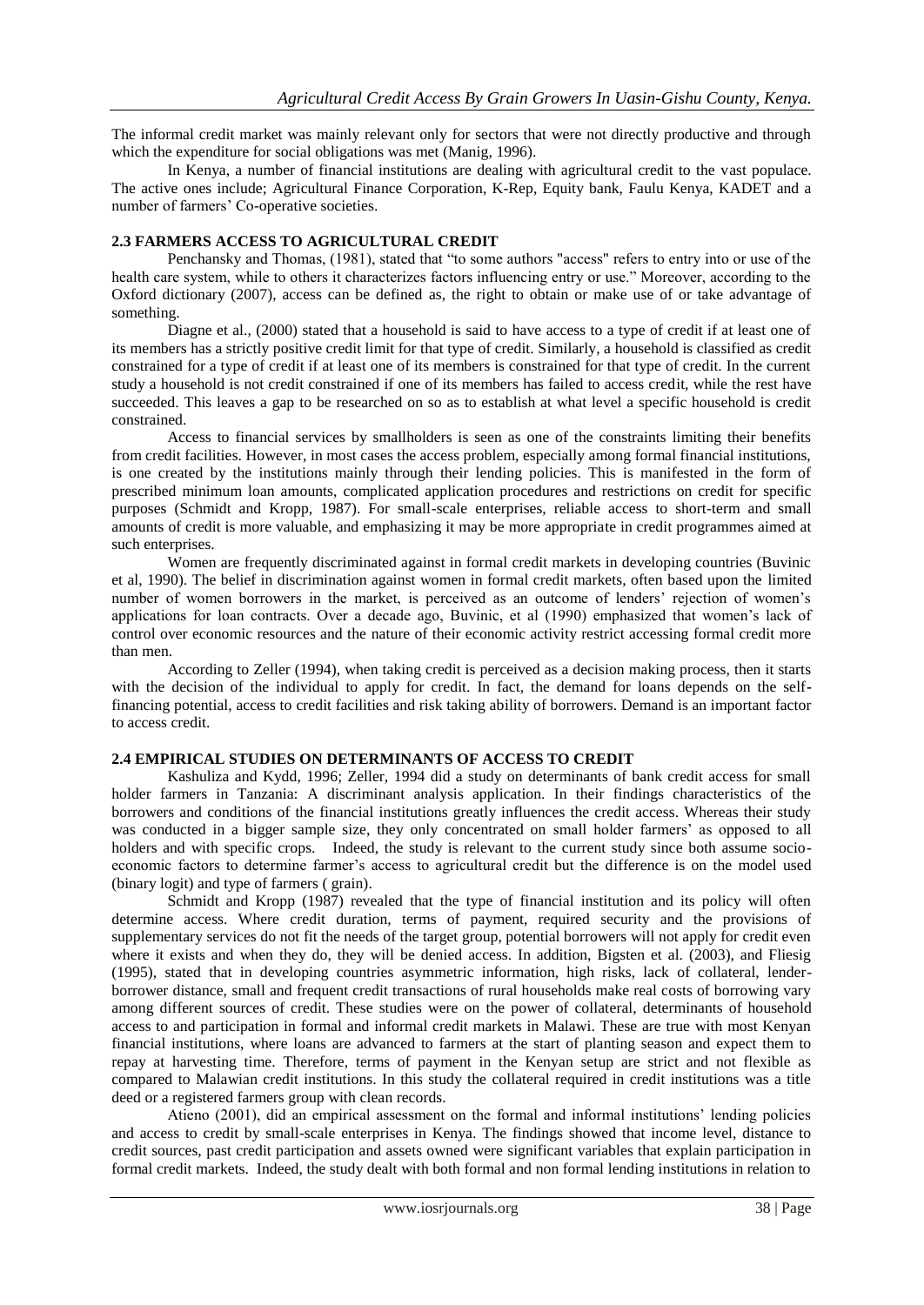small scale enterprises in accessing general credit. But the current study only concentrated on grain farmers' access to formal agricultural credit.

Also, Hussein (2007), Padmanabhan (1996) and Hossain (1988), did a study on flexibility of repayment period, credit access and management of collaterals or flexibility in collateral requirements, repayment period and reduced transaction costs. They found out that flexible repayment period was favoured by most farmers" whom they interviewed. The management of collateral security by most institutions is slowly changing with new approaches like registered farmers groups accessing agricultural credit without giving out title deeds as a collateral security.

A study in Egypt by Mohieldin and Write (2000), employing a probit model analysis of the formal credit sector shows the impact of the explanatory variables on the outcome of whether a person has a loan or not. Both the requirements of the individual (demand side) and of the lending institution (supply side) determined whether a loan is enough. The results of the study indicated that educational level, ownership of land, total assets, and sizes of the household were significant factors. The variables considered in the study, really determine whether the person has credit or not are the same as those employed in the current study. The difference was on the model (binary logit) and the total assets which to the current study only considered land with a title deed. In Kenyan context loans are advanced to those who have applied and not everybody.

In an empirical study of repayment performance in group–based credit programs in Bangladesh, Sharma and Zeller (1996) found that social capital results in very high repayment rates compared to traditional physical collateral based financial institutions. In the current study individual loans of grain farmers" were analyzed. High repayments were registered in cases where farmers arrange for a flexible repayment schedule with financial institutions as opposed to fixed one.

Okurut, et al (2005) employed a logit model to investigate factors that influence both credit demand and supply in Uganda by using observed household and individual characteristics. The household characteristics that influenced demand included age, education, and household expenditure per adult equivalent. They further argued that, household composition, migration status and credit demand is higher for males than females and for households with a higher dependency ratio, demand for credit is less in households with sick members and more land assets per adult equivalent, while gender does not play a significant role in the demand for credit. The current study employed binary logit model and investigated grain farmers in Kenya.

### **III. Justification Of The Study**

The lack of capital and the absence of attractive investment opportunities are considered to be important reasons behind inadequate economic development in many developing countries. This is why an attempt is made in most developing countries to encourage, through development policy measures, capital formation as well as the supply of financial means in the form of credit through official financial institutions (Manig, 1996). Because of the lack of access to credit in the formal sector, productive assets of the poor are depleted; assets used as collateral are transferred from the poor to wealthier informal lenders, and households may become impoverished.

Therefore, the outcome of the study would be useful to identify options and institutional arrangements that would serve as an input for policy makers in formulating rural credit policy. The study will also provide useful information on the status of grain growers in accessing agricultural credit from existing financial institutions in Uasin-Gishu County. The research would also assist the government in addressing the perennial inadequacy of funds to finance the grain sub-sector, so that the country becomes self sufficient in food and surplus for export in order to get the much needed foreign exchange.

### **IV. Statement Of The Problem**

While there is no doubt that commercialization of agricultural production in Uasin-Gishu County requires heavy capital investment among cereal growers, low accessibility to credit negates any efforts aimed at reversing declining cereal sector productivity. Indeed the county has witnessed a declining trend in production of the major cereals. Maize production dropped from 2,827,594 bags in 2005 to 1,967,805 bags in 2012 while, wheat output declined from 1,263,460 bags in 2004 to 1,080,071 bags in 2012 (DAO Uasin-Gishu County 2012). The same trend was reported in Credit access which dropped from 57.17 percent to 18.74 percent in 2004 to 2012 respectively.

Difficulties among grain growers to access credit calls for an evaluation of the underlying causes hence, raising the following question; what socio-economic factors influence accessibility to agricultural credit by grain farmers in Uasin-Gishu County?

### **V. Objective Of The Study**

1. To identify factors influencing accessibility to Agricultural credit by grain growers in Uasin-Gishu County.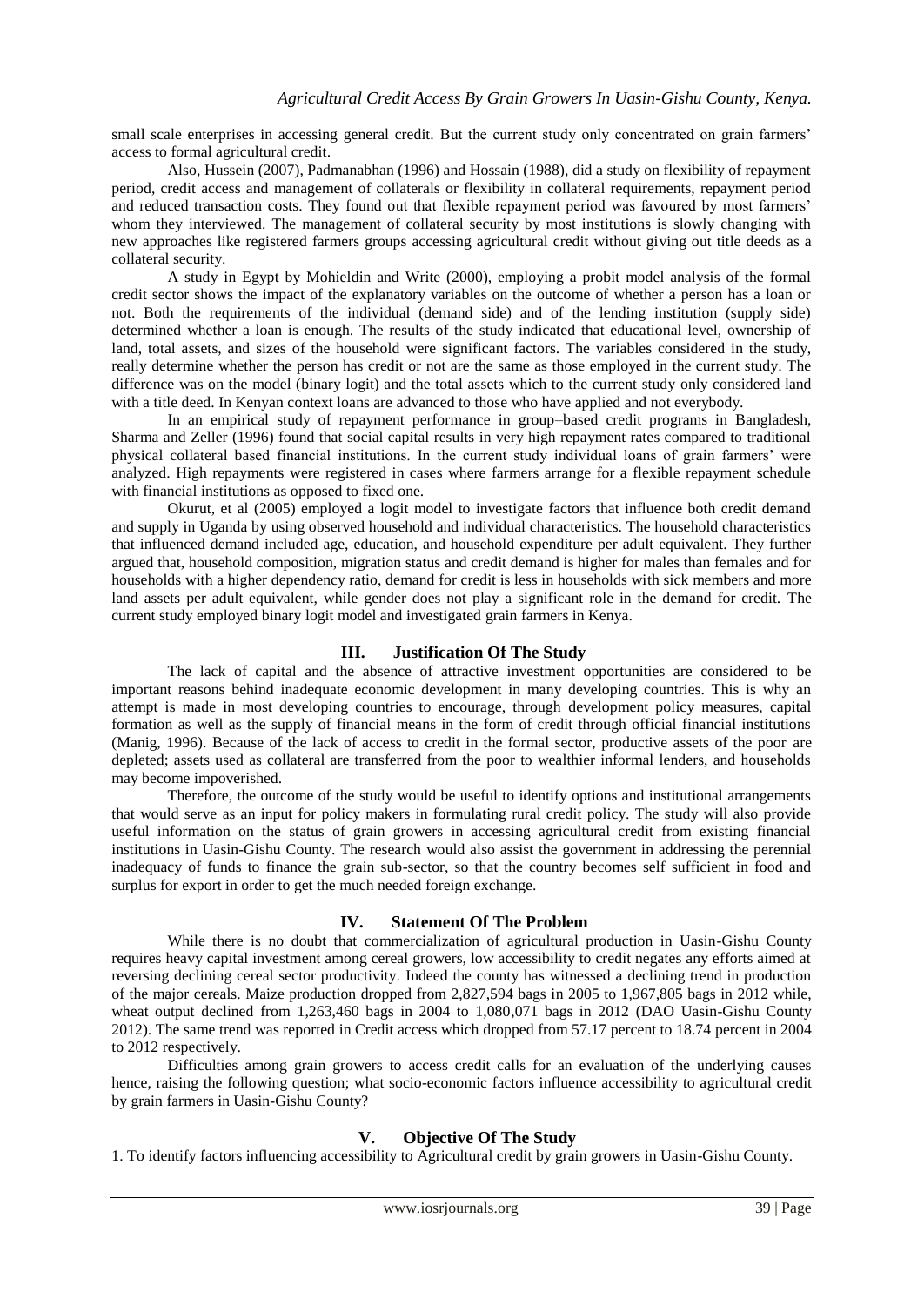Kapsówa

### **VI. Hypotheses**

 $H<sub>01</sub>$ : Socio-economic factors such as age, gender, education, income sources, land size, family size, marital status, grain yields, land ownership, repayment period, interest rate, lack of security, farmers who applied for credit and those who receive credit have no influence on grain growers" chances of accessing agricultural credit**.**

**VII. Research Methodology**

### **7.1 STUDY AREA**

# oi's Bridge



**Figure 7.1 Map of Uasin-Gishu County, Kenya**

### *Source*: *DAO, 2012*

The study was conducted in Uasin-Gishu County, which shares common borders with Trans-Nzoia County to the North, Bungoma County to the North West, Nandi County to the West, Elgeyo -Marakwet County to the East, Baringo County to the South East and Kericho County to the South. It lies between longitude  $34^{\circ}50'$  to  $35^{\circ}$ 37' East, and on latitude 0° 03' south to 0° 05' North. According to the Uasin-Gishu County development plan (2000-2004), the County"s total area is 3,218 square kilometers. Its terrain varies greatly with the altitude that ranges from 1,500 meters above sea level at Kipkaren to 2,100 meters above sea level at Timboroa in the east. Temperatures range between 7 degrees to

25 degrees while the rainfall averages 960 millimeters, which is reliable and evenly distributed. The County comprises of 6 Constituencies/divisions, 51 locations and 96 sub-locations and its major farming activities are farming of maize, wheat and dairy rearing across the upper highland 1, 3, 4 and the lower highland 3 and 4 agro-ecological zones.

### **7.2 MODEL SPECIFICATION**

An econometric model was employed to analyze the data on farmers' accessibility to agricultural credit in Uasin-Gishu County. The two most common functional forms used in adoption studies are the logit and the probit models. The advantage of these models is that the probabilities are bounded between 0 and 1. The dependent variable is dichotomous taking two values, 1 if the event occurs and 0 if it doesn"t. Models, which include a "yes" or "no" type dependent variable, are called dichotomous (binary). Such models approximate the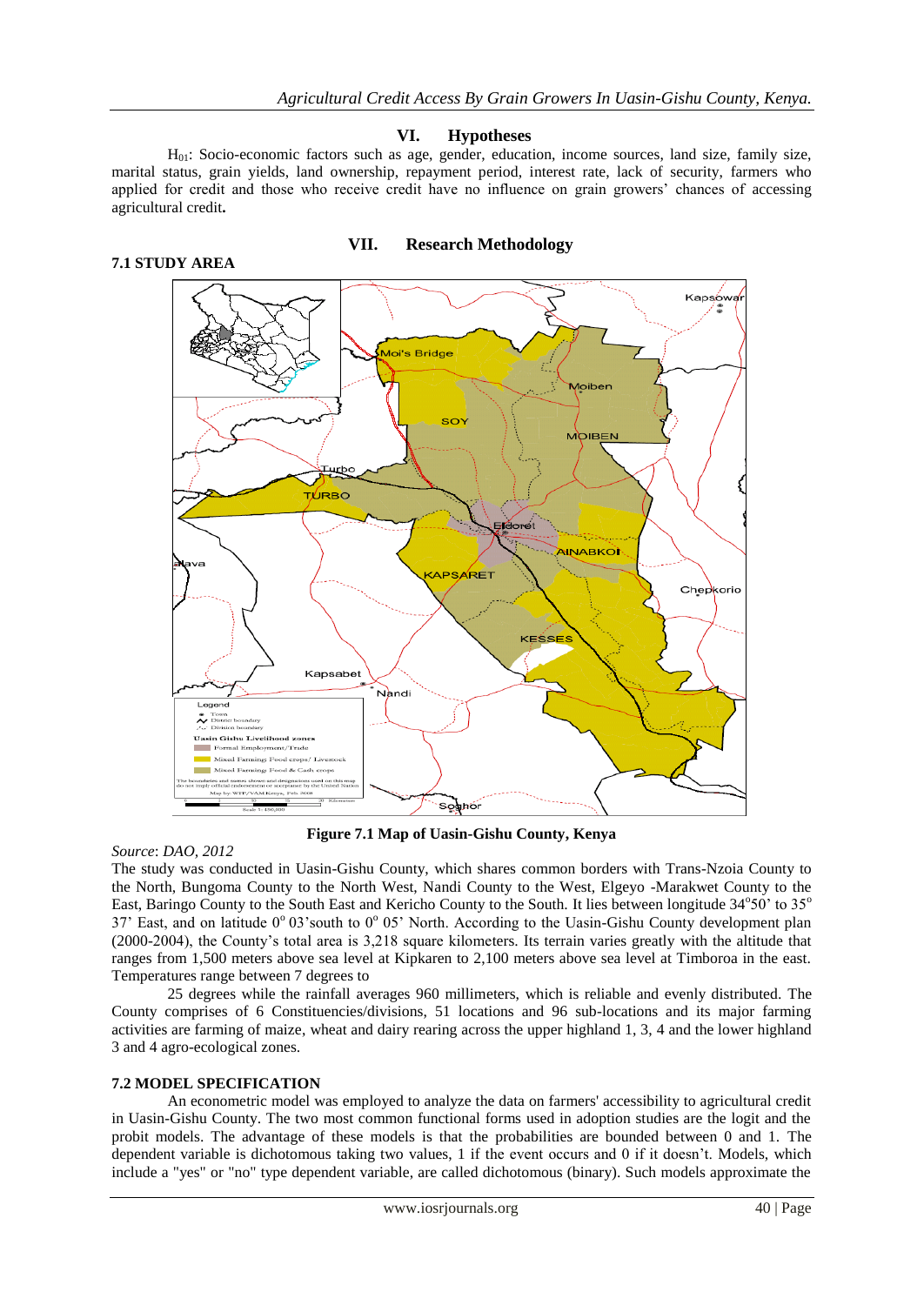mathematical relationships between explanatory variables and the dependent variable that is always assigned qualitative response. For that reason this study adopted the binary logit model, which is also consistent and more robust in handling both the qualitative and quantitative variables.

### **7.3 RESEARCH DESIGN**

Literature search, administration of questionnaires and observations were used in collecting data. In the study a survey design targeting all the grain farmers in Uasin-Gishu County who had applied for the loan was employed. Stratified sampling was used to select sub-groups (small, medium and large scale-holders) from the target population of grain farmers in Uasin-Gishu County. Farmers were grouped into homogenous sub-sets (wheat and maize farmers) across the six Constituencies of the study area. A purposive sampling design technique was utilized to select grain farmers across the six Constituencies of the county. The study concentrated on a sample of 164 grain farmers arrived at using statistical formula illustrated below.

 $n = \frac{z^2 p.q}{r^2}$  $d<sup>2</sup>$ 

……………………………………………………………………………………………………………………… ………………………………….. …………………………………………..…7.1

Where:

 $n =$  the desired sample size.

 $z =$  the standard normal deviation at 0.05 significance level.

 $p$  = the proportion in the target population estimated to have characteristics being measured.

 $q = 1 - p$ 

 $q =$  proportion of the sampled population in the study area.

The  $z$  – statistic at 1 level of significance is 1.282. Since there is no estimate available for the proportion in the target population that is assumed to have the characteristics of interest  $(p)$ , 50 percent was used as recommended by Fisher *et al* (1983). Therefore, p would be 0.5. The level of significance, d would be 0.05. Therefore, the sample size, ' $n$ ' was calculated as:

 $n=\frac{z^2}{2}$  $d^2$ 

……………………………………………………………………………………………………………………… ………………………………..………………………………………………… 7.2  $n = \frac{(1.282^2)*0.5*0.5}{(0.052)}$  $(0.05^2)$ ……………………………………………………………………………………………………………………… …………………..................................................... 7.3  $n = 164$ ……………………………………………………………………………………………………………………… …………………………………………………………………………………..7.4

### **7.4 DATA TYPES AND SOURCES**

Both primary and secondary data were used. Primary data collected included farmer"s age, gender, collateral, farmers" locality, marital status, Education level, interest rate charged, lending institution, farm size, repayment period, land ownership, family size, outputs, and others. This information was collected from financial institutions, ministry of agriculture reports and individual farmers.

### **7.4.1 DATA COLLECTION INSTRUMENTS AND METHODS**

The study used structured questionnaires, interviews, observation and document analysis as the main tools for collecting data. The selection of these tools was guided by the nature of data to be collected, the time available as well as the objectives of the study.

### **7.5 DATA ANALYSIS**

The questionnaires were edited; coded and quantitative data analyzed using descriptive statistics such as percentages, tabulation and frequency distribution. A binary logit, model which best fits this analysis was employed. Secondly, inferential analysis was utilized using logistic regression analysis (R), where the maximum likelihood tool was used to analyze the binary model.

### **VIII. Results And Discussions**

The study indeed, found out that 34.04 percent of those farmers with over 50 years accessed agricultural credit as compared to 4.26 percent of 20-29 years of age who accessed credit. About 34.04 percent of those aged 30-39 years and 27.66 percent of farmers aged 40-49 years accessed credit. This clearly shows that farmers aged between 30-39 years and those above 50 years easily accessed agricultural credit than those of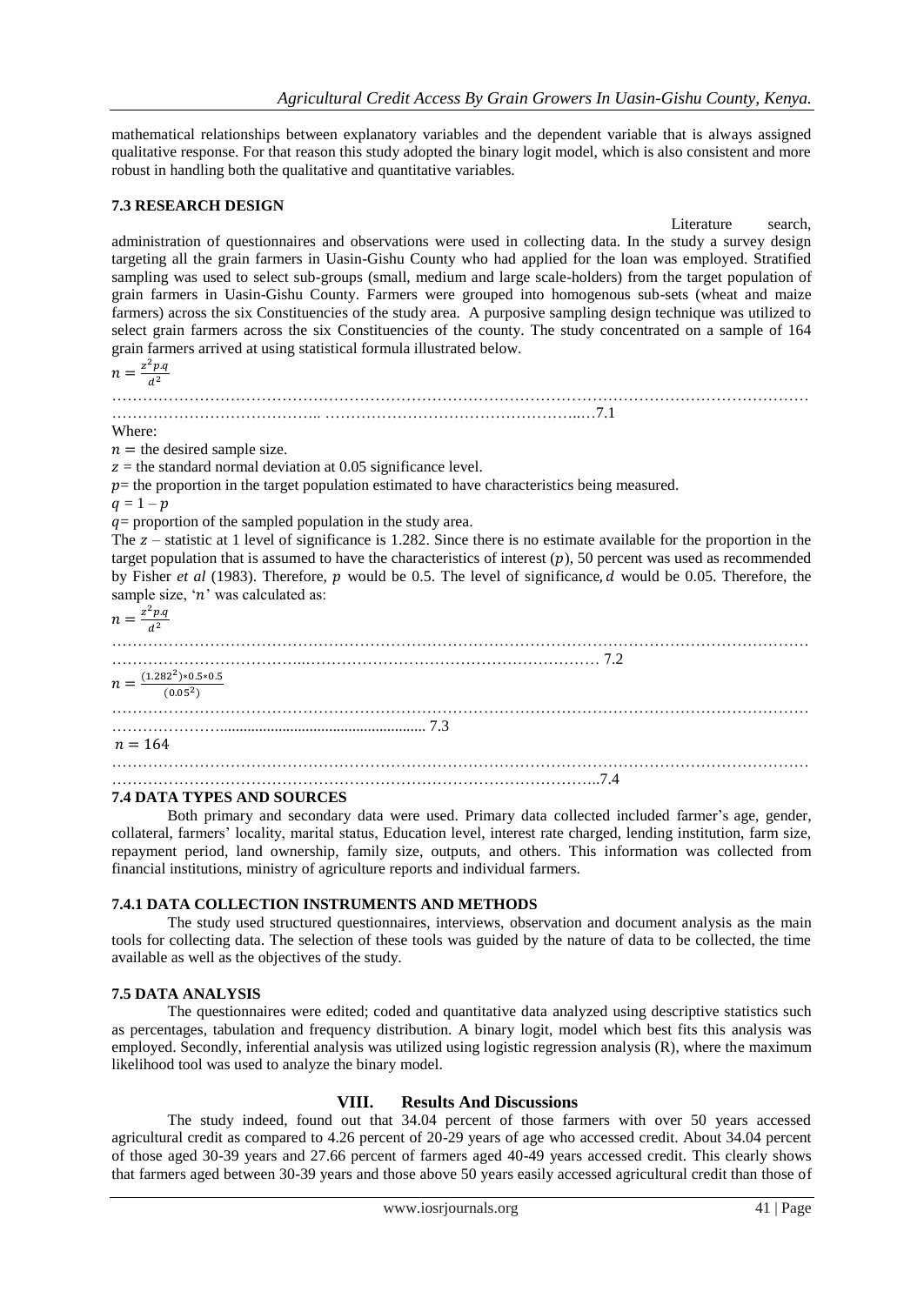between 20-29 years and 40-49 years farmers. It seems age of the farmer is taken by financial institutions as an important parameter in approving loan applications. Similarly, age is considered as a measure of maturity and degree of hard work. Therefore, the middle age farmers are presumed by the financial institutions as more responsible and mature, hence given a loan they can invest wisely, resulting to prompt repayment. While, on the other hand young farmers are considered less responsible by the financial institutions and as a result have high chances of defaulting loans. Additionally, older farmers of over 50 years are considered to be experienced in farming and utilizing credit. So, the existing financial institutions in the study area tend to approve most of the loans from farmers aged 30-39 years and those of above 50 years than for the others as shown in figure 8.1.



**Figure 8.1 Farmers' Access to Agricultural Credit by Age**

*Source: Computed from the field data, 2012*

The gender of farmers involved in the study comprised mainly of the male compared to their female counterparts as summarized in Figure 8.2. Gender was included because males are known to have greater access to agricultural credit than females in most financial markets. In the informal arena, women in rural areas are known to have a greater access to credit facilities than males (Hussein, 1988). Male farmer accessed agricultural credit than their female counterparts at 78.72 percent and 21.28 percent respectively. This shows that most of the decisions on accessing agricultural credit are mainly made by male in the three financial institutions. The implication is that male headed households had more access to agricultural credit than their female counterparts could be due to the fact that land ownership is dominated by male. This is attributed to collateral security which is a requirement by financial institutions and is traditionally owned by male farmers. Indeed, this makes the gender variable an important determinant in accessing agricultural credit, where the female headed households are credit constrained.



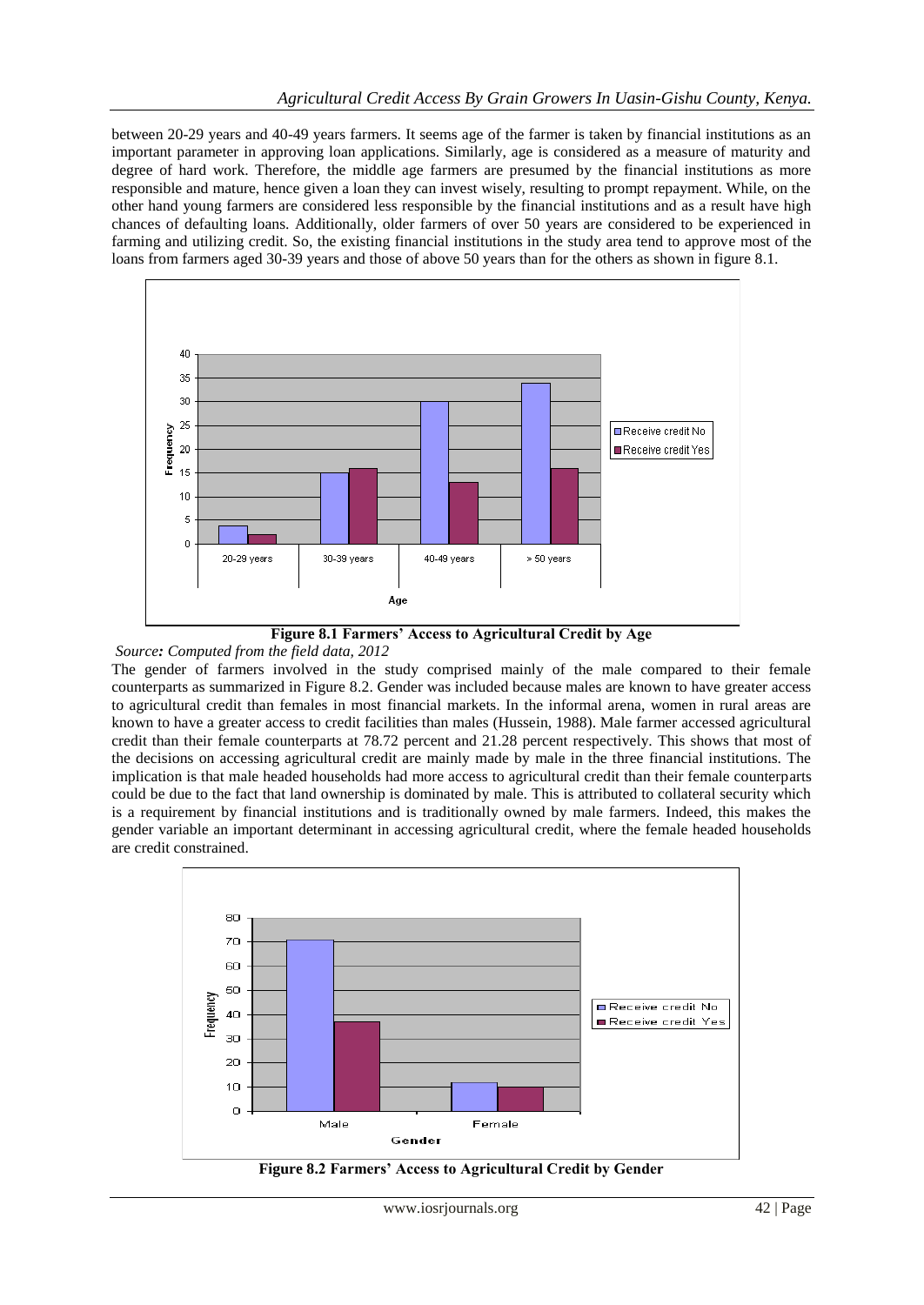*Source: Computed from the field data, 2012*

Higher levels of education imply better technical knowledge, know-how and farming skills, more information on credit markets and facilities and familiarity with bureaucratic procedures. It was evident that educated farmers who had secondary education accessed agricultural credit than those with post secondary and primary education at 51.06 percent, 21.28 percent and 27.66 percent respectively as shown in Figure 8.3.



**Figure 8.3 Farmers' Access to Agricultural Credit by Education Level**

*Source: Computed from the field data, 2012*

This may probably mean that farmers with secondary level of education are more conversant and with information which helps them easily associate with credit sources and better technologies of farming. A better education level a farmer has implies better understanding of employing superior techniques that can improve productivity, hence repaying credit promptly. While farmers who have higher level of education do not associate themselves so much with agricultural credit, since most of them are in employment or engage in productive businesses that enable them to raise capital for farming. Also financial institutions considers this group to have good sources of income hence are not prioritized in loan approvals. The other groups of farmers with primary level of education have limited information on credit market and are risk averse. As a result financial institutions ration them from accessing agricultural market.

Farm size was measured in acres. It was used to estimate the expected income of the borrower and also used as a proxy for the scale of operation of the borrowers being classified into the different groups. Large farm sizes were expected to lead in accessing agricultural credit as compared to small farms. The bigger the farm size, the more likely it is that grain farmer would obtain loans. Larger farm size affects the amount of the loan needed through a greater need for variable cash inputs, hence increasing the need for credit (Sial & Carter, 1996). Transaction cost associated with many small loans acted as disincentive for lenders and the cost of credit to small farmers is likely to increase. The presence of fixed transaction costs, the cost of borrowing in the formal credit market is therefore a declining function of the farm size (Mbowa and Nieuwoudt, 1999: 337; Binswanger *et al*, 1992:26). From the results of the study it showed that transaction cost varied depending on loan size and not farm size, contrary to Binswanger *et al*, 1992, of a declining function on farm size. Land is a vital resource to farmers. In the study area, there was major difference in the mean land holding of formal credit beneficiaries and non- beneficiaries households. The land size owned by grain farmers varied from one division to another as shown in Figure 8.4.



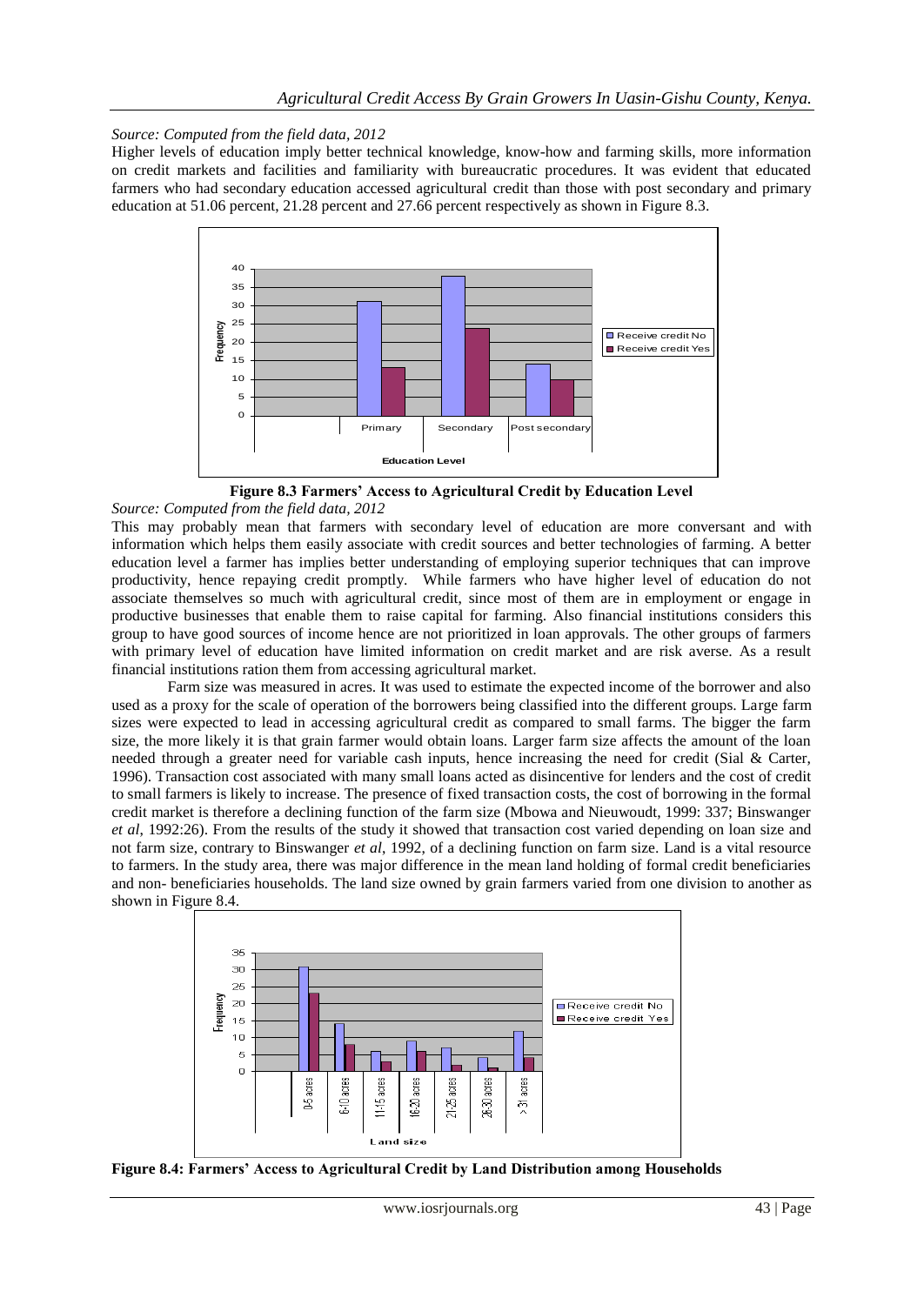### *Source: Computed from the field data, 2012*

48.93 percent of grain farmers who owned between 0.1-5 acres of land, 17.02 percent of the farmers who own between 6-10 acres, 6.38 percent of those who own between 11-15 acres, 12.77 percent of the grain farmers who own between 16-20 acres, 4.26 percent of those who own 21-25 acres, 2.13 percent of the farmers who have 26- 30 acres and 8.51 percent of the grain farmers who had over 31 acres accessed agricultural credit. It is clear from the results that most of the grain farmers are small-scale holders of between 0.1-5 acres comprises 41.54 percent of the total farmers sampled, 16.92 percent had 6-10 acres, 6.92 percent had 11-15 acres, 11.54 percent had 16-20 acres, 6.92 percent had 21-25 acres, 3.85 percent had 26-30 acres and 12.31percent had over 31 acres of land. Though most grain farmers are small- scale farmers, it is evident in the results that medium to large scale farmers accessed agricultural credit as opposed to small scale counterparts.

Land ownership is a critical parameter in general development of any area. Individual ownership of land improves the ability of a farmer to obtain loans. Ownership, as opposed to lease, rental or the use of communal lands, increases the size of the loan because it may increase long run investment incentives and the collateral value of the land to lenders (FAO, 2003). These confirm that the pledging of land collateral **s**ignificantly increases the amount of credit offered by institutional lenders as compared to cases where there is no collateral. Farmers who own land privately accessed agricultural credit than those of leasehold, renting and communal at 89.36 percent, 0 percent, 2.13 percent, and 8.51 percent respectively as shown below.



### **Figure 8.5: Farmers' Access to Agricultural Credit by Land Ownership Status**

Sour*ce: Computed from the field data, 2012***.**

This implies that access to agricultural credit is influenced by private land ownership, since they have sole ownership hence full rights to use or commit the collaterals they have in order to obtain credit.

The maximum repayment period from both AFC and MFI for most cases has been limited to one year. Though there are instances were some farmers take development loan, which is repaid over a period of 10 years. Moreover, the repayment time for agricultural credit is immediately after crops are harvested and since the harvesting time for most grains is at the end of the year in the study area. Prompt repayment is a challenge to most financial institutions, since the ability to repay credit may not be uniform overtime. This also affects farmers' lack of continual access to agricultural credit, when appraisals are done. In the results 12.76 percent of the farmers who repaid their loan in one year accessed agricultural credit, 2.13 percent in more than one year, 2.13 percent in six months, 2.13 percent in three months and 80.85 percent of the grain farmers who repaid their loans in unspecified time did access agricultural credit as shown in Figure 8.6.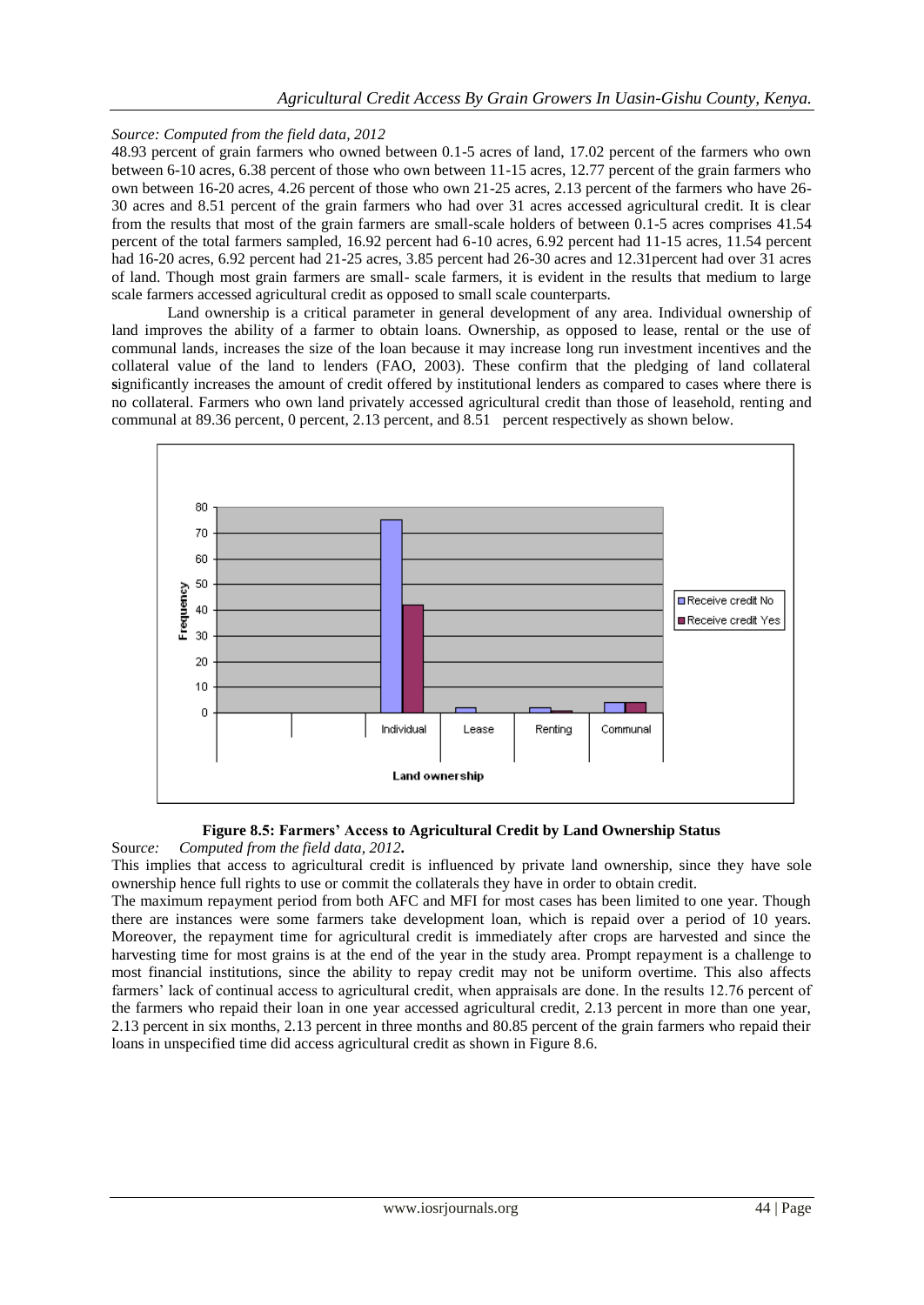

**Figure 8.6 Farmers' Access to Agricultural Credit by Repayment Period** *Source: Computed from the field data, 2012*

The higher percentage in the number of grain farmers who access credit may be due to the flexibility of repayment schedule (unspecified period), where farmers continuously negotiate with financial institutions on how to repay depending on the availability of funds. The results revealed that farmers who repay their loans in less than 1year accounted for a smaller percentage in accessing agricultural credit as compared to those of more than 1 year. This could have been as a result of strict time lines in repaying the loans; hence most farmers end up not repaying on time and agreed terms.

The income was used as a proxy for the ability of the borrower for self-finance. This variable connotes the need for enterprise viability or profitability as a key decision variable in credit provision by the financial institutions. The major sources of farmers income included; formal employment, farming and business as shown in Figure 8.7.



**Figure 8.7 Farmers' Access to Agricultural Credit by Major Sources of Income** *Source: Computed from the field data, 2012.*

A socio-economic comparison based on the credit status of grain growers indicates that beneficiaries have significantly higher resource endowment than non beneficiaries. A similar trend was observed on farmers with more than five acres of cultivated land as compared to those with less than 5 acres. Those with farm size greater than five acres had higher socio-economic values in farm income, savings, area cultivated and production. Farmers who engaged in business had 57.44 percent accessing agricultural credit as opposed to 21.28 percent of those in formal employment and farming. The possible reason why grain farmers who were business men accessed agricultural credit than those in formal employment and farming is the high turnover associated with business. Financial institutions consider farmers with a business orientation as having an advantage since they are able to plough back the returns faster than those who have no business orientation. Indeed financial institutions consider farmers whose major source of income is business as having a steady flow and quick rate of return; therefore in cases of crop failure this group of farmers can service the loan promptly, as opposed to those in formal employment and farming. Similarly, farmers with business orientation can utilize their high returns to buy required inputs that translate to increased productivity per unit area in the farm.

Dependency ratio is the number of dependents divided by the number of those working in the household. The level of agricultural commercialization is conceptualized as the ratio of the average value of output(s) marketed to the average value of total output(s) (von Braun and Kennedy, 1994). It embodies the concept of marketable surplus and market orientation of the households to agricultural production and their links to the market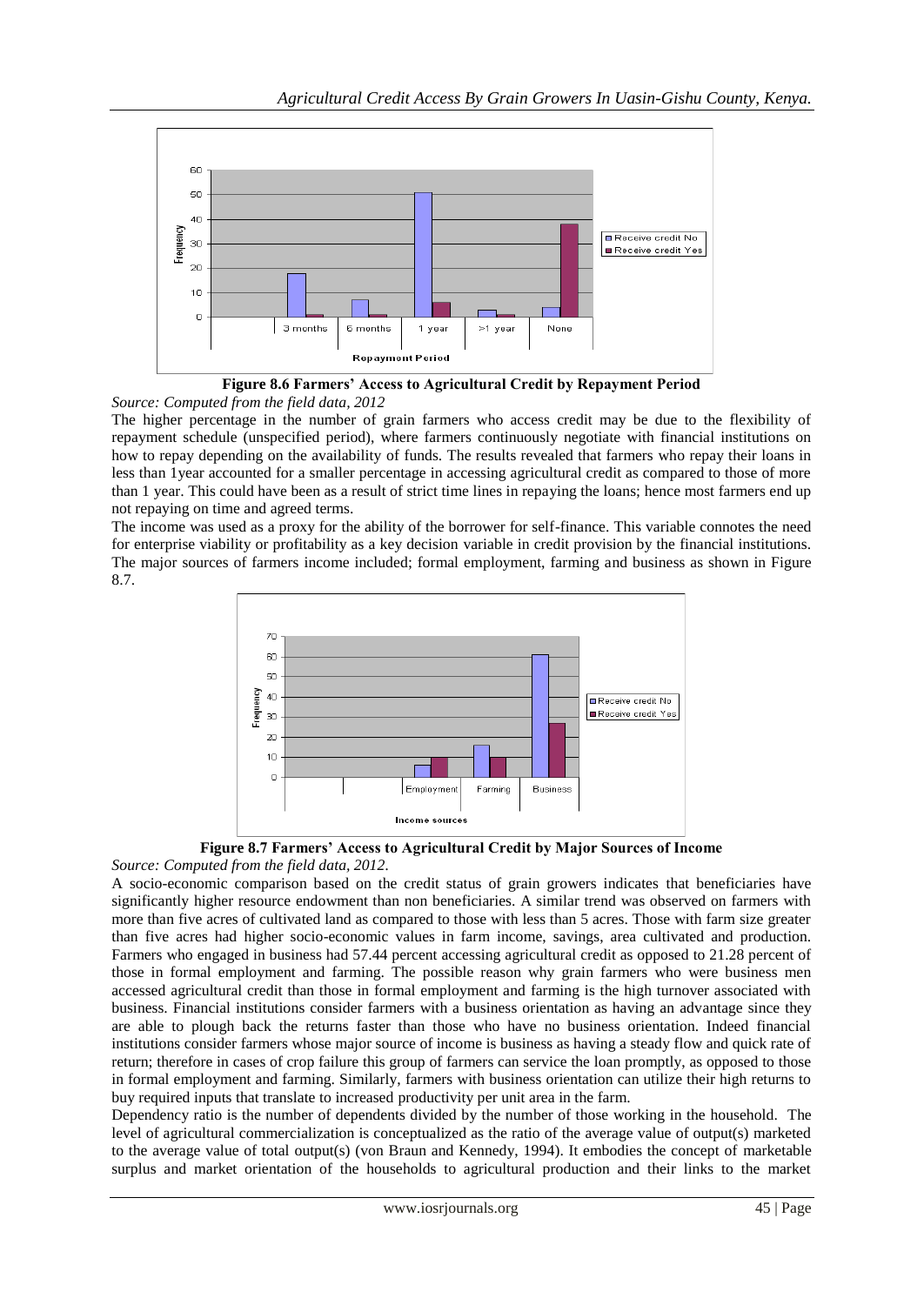economy. It is used to determine and subsequently to classify the households as being market oriented/commercialized or not. Family members may substitute labour for cash inputs such as family labour and use off-farm income to purchase farm inputs hence reducing the need for credit. Figure 8.8 shows the family size of the sample respondents.



**Figure 8.8 Farmers' Accessibility to Agricultural Credit by Size of Family**

*Source: Computed from the field data, 2012.*

The largest family size had more than 11 members and the smallest was between 2-4 persons. Accordingly, the average family size of the sampled grain farmers who accessed agricultural credit more were found to be between 5-7 persons, followed by 2-4 members and 8-10 members and lastly those of more than 11 members were 57.45 percent, 19.15 percent, 19.15 percent and 4.25 percent respectively. From the analysis smaller to medium households accessed agricultural credit than bigger households. This is because smaller households tend to utilize their loans on the intended purpose as opposed to bigger ones.

The accessibility of agricultural credit by farmers" on the basis of average maize yield varied as shown in Figure 8.9.



**Figure 8.9: Farmers' Access to Agricultural Credit by Maize Yields**

*Source: Computed from the field data, 2012*. The highest yield of maize were above 31 bags/acre with 4 farmers receiving credit out of 9 who had applied (44.44 percent), followed by 26-30 bags/acre comprising of 3 grain farmers receiving agricultural credit from the 6 who had applied (50 percent), 21-25 bags/acre had 8 beneficiaries out of 22 applicants (accounting to 36.36 percent), those farmers who harvested between 16-20 bags/acre had the highest applicants and beneficiaries of 61 and 21 respectively representing 34.42 percent of beneficiaries, 11-15 bags/acre had a total of 22 farmers who had applied for credit, but only 8 benefited representing 36.36 percent, those who harvested between 6-10 bags/acre had 9 applicants of which 3 managed to get credit representing 33.33 percent, only 1 farmer applied for credit in the group who harvested between 0.1- 5 bags/acre but none managed to receive credit representing 0 percent. The general trend for the grain farmers" who accessed agricultural credit in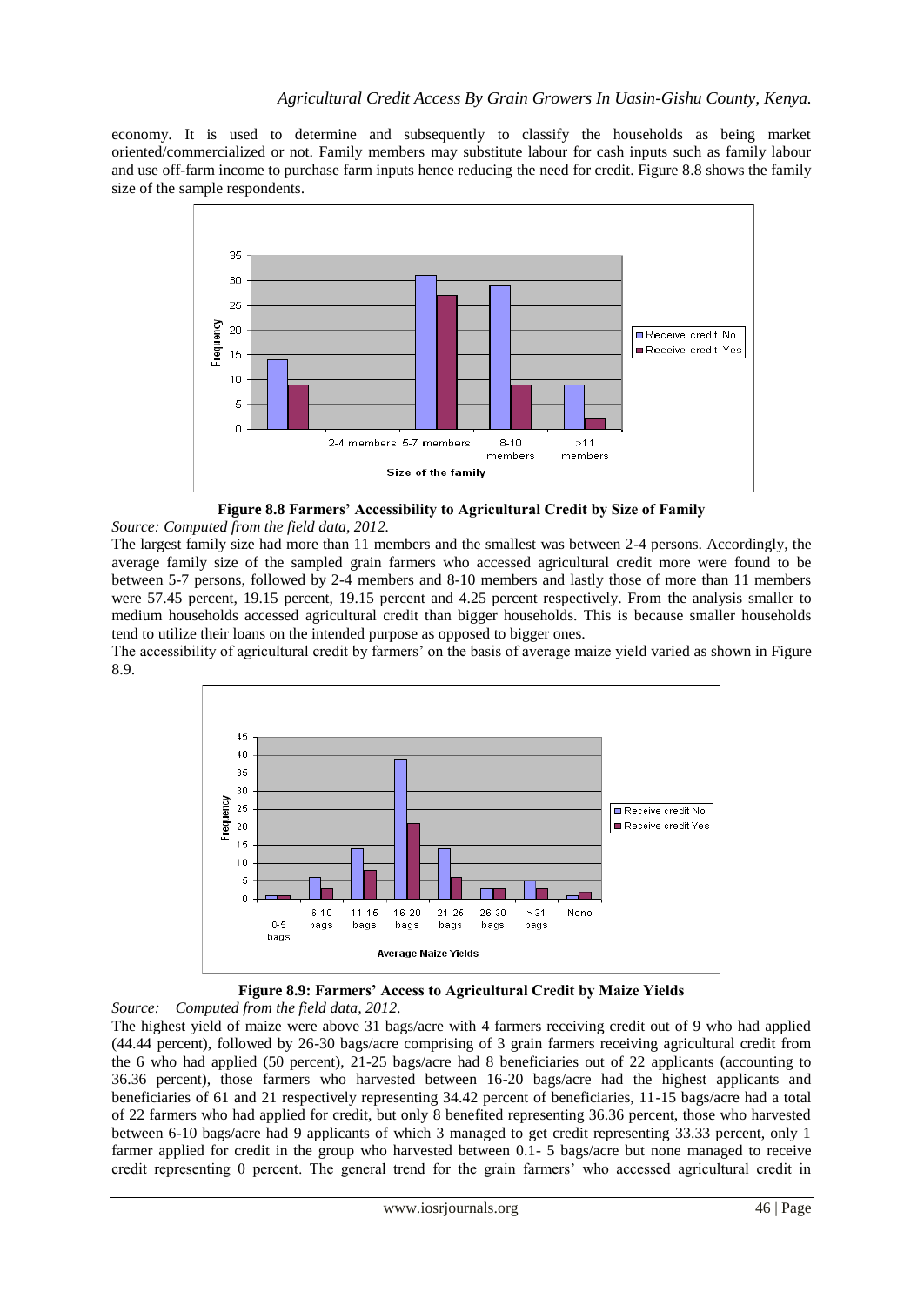relation to the average maize yields category were as follows 0.1-5 bags/acre (0 percent), 6-10 bags/acre (6.38 percent), 11-15 bags/acre (17.02 percent), 16-20 bags/acre (44.68 percent), 21-25 bags/acre (17.02 percent), 26- 30 bags/acre (6.38 percent), above 31 bags/acre (8.52 percent). From these results it is clear that grain farmers who accessed agricultural credit were those who harvested an average of 16-20 bags per acre.

Most farmers (72.34 percent) applied for agricultural credit from financial institution, while 26.66 percent did not apply for any agricultural credit in the financial institutions as shown in Figure 8.10.





Interest rates charged by financial institutions that advanced agricultural credit to farmers in Uasin-Gishu County ranged from 10 percent to 12 percent. Results show that farmers who lacked collateral and accessed agricultural credit were 55.32 percent while 44.68 percent of the farmers who had collateral security accessed credit. From this analysis those farmers who accessed credit without collateral securities belonged to groups hence obtaining a group loan which does not require a security. Most of the farmers had positively perceived the interest rates charged by the micro finance institutions (MFIs) in their area. Though, the interest rates charged by the institutions were greater than that of AFC"s, it was not a problem to access credit from the institutions. However, the loan size provided by the MFI was very little and could not meet the demand of farmers especially during peak agricultural seasons. Very low credit creates high demand on the limited agricultural credit, thus rationing credit among most farmers.



**Figure 8.11: Farmers' Access to Agricultural Credit by their Lack of Security.** *Source: Computed from the field data, 2012*

The views of different farmers in the interest rate charged by financial institutions were almost homogeneous. High interest rate was identified by 86.2 percent of the farmers to limit accessibility to credit, while 13.8 percent were of contrary opinion. Thus the financial gap that leads farmers to borrow from private money lenders at higher interest rate.

The study showed that 47 farmers had accessed credit while 83 did not. The study predicted that if each farmer did not access credit, then this prediction would be correct 83 times out of 130 (63.8 percent) as shown in table 8.1.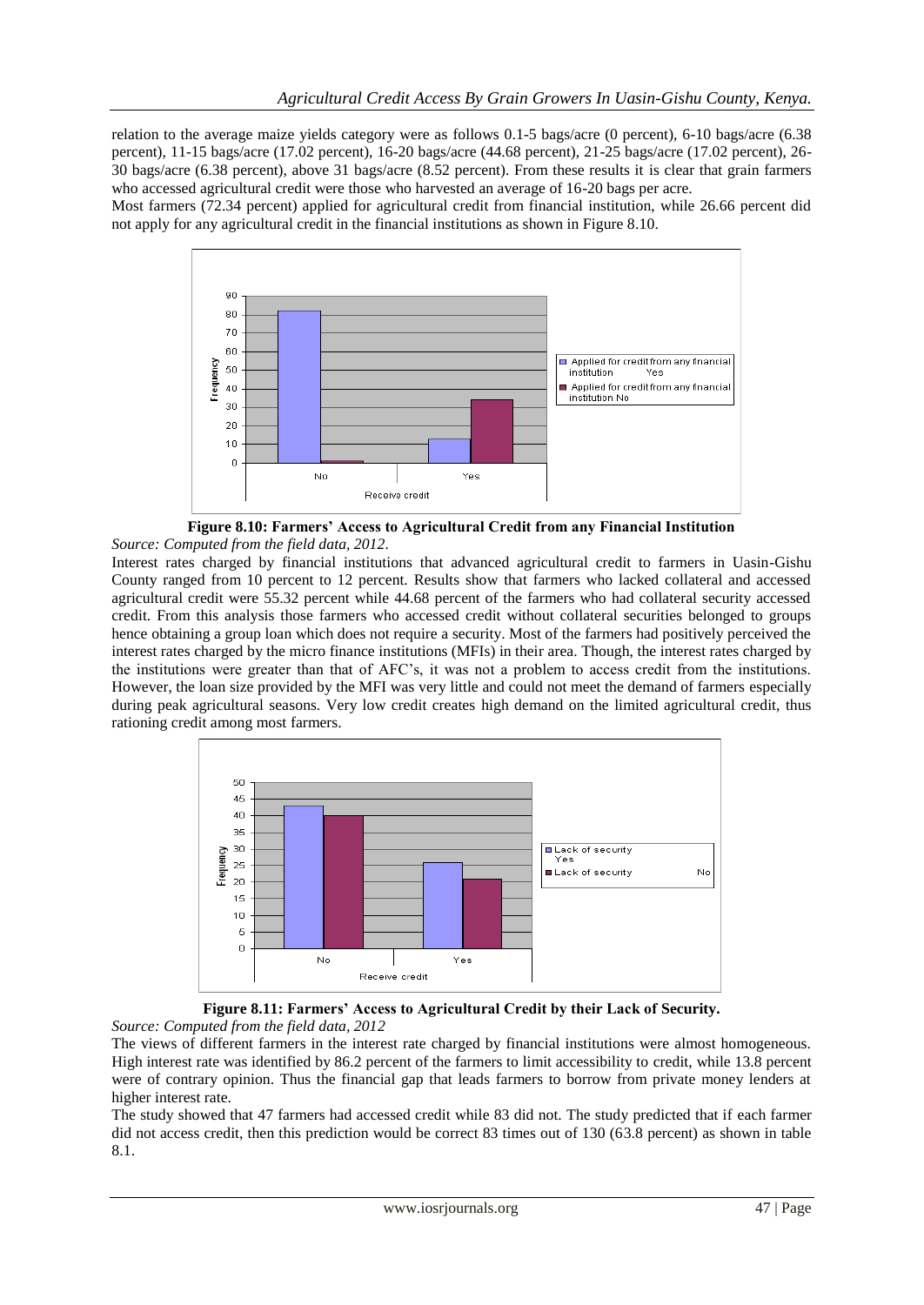| <b>Received Credit</b> | Frequency | Percentage |  |  |
|------------------------|-----------|------------|--|--|
| Yes                    |           | 36.2       |  |  |
| No                     | ິ         | UJ.O       |  |  |
| Total                  | 130       | 100        |  |  |

**Table 8.1: Proportion of Respondents who received & did not receive Credit**

But if the study had predicted that each farmer accessed credit, then these predictions would be correct 47 times out of 130 (36.2 percent). The classification output of a model that includes only the intercept, given the base rates of the two access options, 63.8 percent did not receive agricultural credit while 36.2 percent accessed credit, and no other information, the best strategy would be to predict, for every case, that the farmers did not access credit. Using this strategy, then it was correct to predict 63.8 percent of the grain growers in the greater Uasin-Gishu County did not access agricultural credit. The regression results of variables influencing access to agricultural credit are summarized in table 8.2 which shows the estimates predicted in the model.

| Table 0.4. Regi essibil results        |                                    |       |        |                      |                          |  |  |  |  |  |
|----------------------------------------|------------------------------------|-------|--------|----------------------|--------------------------|--|--|--|--|--|
| <b>Explanatory</b><br><b>Variables</b> | <b>Estimated</b><br>Coefficient(B) | S.E.  | Wald   | Sig.                 | <b>Odds Ratio/Exp(B)</b> |  |  |  |  |  |
| Gender                                 | 2.241                              | 1.205 | 3.459  | $0.063$ <sup>*</sup> | 9.406                    |  |  |  |  |  |
| Age                                    | 2.354                              | 1.106 | 4.526  | $.033***$            | 10.523                   |  |  |  |  |  |
| Education                              | 1.664                              | 0.832 | 4.004  | $.045***$            | 5.282                    |  |  |  |  |  |
| Family size                            | $-1.404$                           | 0.816 | 2.965  | $0.085*$             | 0.246                    |  |  |  |  |  |
| Family living                          | 1.164                              | 0.653 | 3.175  | $0.075*$             | 3.202                    |  |  |  |  |  |
| Land size                              | $-0.450$                           | 0.337 | 1.784  | 0.182                | 0.637                    |  |  |  |  |  |
| Land ownership                         | 1.074                              | 0.656 | 2.680  | 0.102                | 2.928                    |  |  |  |  |  |
| Income sources                         | 0.656                              | 0.695 | 0.892  | 0.345                | 1.927                    |  |  |  |  |  |
| Maize yield                            | 0.402                              | 0.382 | 1.107  | 0.293                | 1.495                    |  |  |  |  |  |
| Applied loan                           | 8.811                              | 2.716 | 10.520 | $0.001***$           | 6706.752                 |  |  |  |  |  |
| Repayment period                       | 0.987                              | 0.360 | 7.491  | $0.006***$           | 2.682                    |  |  |  |  |  |
| <b>Collateral Security</b>             | $-1.010$                           | 1.014 | 0.992  | 0.319                | 0.364                    |  |  |  |  |  |
| Constant                               | $-16.032$                          | 6.946 | 5.327  | 0.021                | 0.000                    |  |  |  |  |  |

**Table 8.2: Regression Results**

(\*\*\* and \*\* represent level of significant at 1, 5 percent respectively).

*Source: Computed from the field data, 2012*

The results indicated that all the variables in the equation (Variable(s) entered on step 1: education, land size, security, age, gender, land owner, income, apply loan, repayment, interest, farming"s, maize yield, were significant predictors of accessibility to credit. The Exp *B* can be interpreted in terms of the change in odds. If the value is greater than 1, then it indicates that as the predictor increases, the odds of the outcome occurring increases. These were seen for the gender, family living, age, education, land ownership, income, apply loan, repayment of loan and maize yield. The odds of outcome occurring were as follows; gender 9.406 times, family living 3.202 times, age 10.523 times, education level 5.282 times, land ownership 2.928 times, income sources 1.927 times, apply loan 6706.752 times, repayment of loan 2.682 times and maize yield 1.495 times. Conversely, a value less than 1 indicates that as the predictor increases, the odds of the outcome occurring decreases and these were evident in land size, family size and security.

According to Basant (1997), a positive significant coefficient on a variable for a particular variable indicates that the variable is associated with a higher probability of prediction. However, a negative significant coefficient means a lower probability of prediction. He further argued that coefficients that are not significantly different from zero whether positive or negative indicate that, the particular regressor  $(X_i)$  does not affect the utility or the probability of prediction.

The predictive factors which had positive coefficient include: gender, age, education, land ownership, income, apply loan, repayment of loan and maize yield. Predictive factors which had a negative coefficient include; land size, security, and family size. The results revealed that age and education were found to be significant at 5 percent while applied loan and repayment period was statistically significant at 1 percent level. However, land ownership, income sources, maize yield, land size, collateral security was not significantly different from zero.

It was hypothesized that the probability of the agricultural credit institutions deciding on a particular outcome depends on the age of the borrower (the experience of grain growers in farming and sourcing finances). This was used as a proxy for maturity, the potential for careful handling of the loans and the repayment capability of the borrower. The results shows that farmers" age had a positive coefficient and was significantly related to the dependent variable at 5 percent level of significance. The odds ratio favouring access to agricultural credit increases by a factor of 10.523 for an increase in farming experience. This result is consistent with Atieno (2001), who found out that past credit participation was a significant variable to explain farmers' participation in both formal and informal credit markets.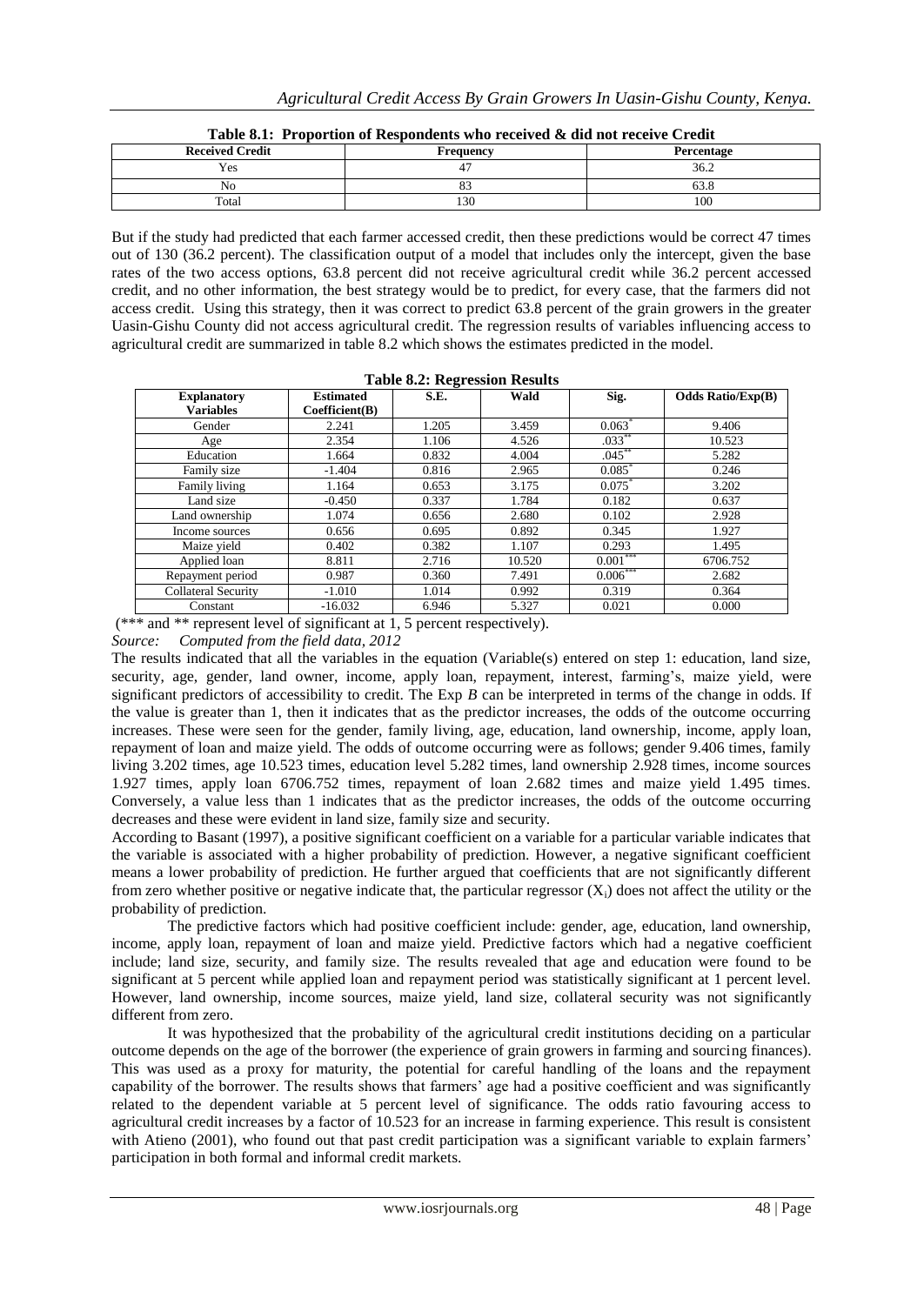The Wald statistics corresponding to gender variable was statistically significant at 5 percent level and had a positive coefficient. The odds ratio favouring access to agricultural credit increases by a factor of 9.406 for male farmers. This study is not in tandem with Hussein, (1988) were in the informal arena, women in rural areas are known to have a greater access to credit facilities than males. Male farmers had a high chance (83.1 percent) of accessing agricultural credit than female farmers (16.9 percent) in the study area.

The results of the model show that education level positively affects access to agricultural credit by grain growers and were significant at 5 percent level of significance. Higher levels of education imply better technical knowledge, know-how and farming skills, well connected, more information on credit markets and facilities and familiarity with bureaucratic procedures. It was evident that educated farmers (secondary level were 47.7 percent) were more likely to access agricultural credit judiciously than the less educated ones (Primary level were 33.8 percent). The odds ratio favouring access to agricultural credit increases by a factor of 2.632 for more educated farmers.

Farm size was measured in acres. It was used to estimate the expected income of the borrower and also used as a proxy for the scale of operation of the borrowers being classified into the different groups. Large farm sizes were expected to lead in accessing agricultural credit. The farm size had a negative size and not significant at 10 percent. The bigger the farm size, the more likely it is that farmer would obtain loans. Larger farm size affects the amount of the loan needed through a greater need for variable cash inputs, hence increasing the need for credit (Sial & Carter, 1996). These results are contrary to the results of (Sial & Carter, 1996 and Feder et al*,*  1988). Transaction cost associated with many small loans acted as disincentive for lenders and the cost of credit to small- scale farmers is likely to increase. The presence of fixed transaction costs, the cost of borrowing in the formal credit market is therefore a declining function of the farm size (Mbowa & Nieuwoudt, 1999: 337; Binswanger et al, 1992:26). From the results it showed that transaction cost varied depending on loan size and not farm size, contrary to Binswanger et al, 1992, who found the contrary. The odds ratio favouring access to agricultural credit decreases by a factor of 0.637 as the land size reduce.

Land ownership has a positive sign and is statistically insignificant at 10 percent. Individual farm ownership of land improves the ability of a farmer to obtain loans. As such individual ownership, as opposed to lease, rental or the use of communal lands, increases the size of the loan because it may increase long run investment incentives and the collateral value of the land to lenders (FAO, 1999). This confirms that the pledging of land collateral significantly increases the amount of credit offered by institutional lenders as compared to cases where there is no collateral. Indeed, the odds ratio favouring access to agricultural credit by grain farmers increases by a factor of 2.9 for those who owned land individually.

The Wald statistics of family size was had a negative coefficient and the odds ratio favouring access to agricultural credit by grain farmers decreases by a factor of 0.246 for big family sizes. The results indicate that, farmers who had applied for agricultural credit greatly affected access to agricultural credit. The variable was significant at 1 percent and the odds ratio favouring access to agricultural credit increases by a factor of 6706.752 for those who applied. The bigger odds ratio shows farmers who apply for credit stand higher chances of accessing loans than those who have not applied. This calls for farmers to apply for credit even if they did not receive it previously.

The number of family members staying in the household had a positive coefficient and which was statistically significant at 10 percent. The odds ratio favouring access to agricultural credit increases by a factor of 3.202 for smaller numbers. Many family members staying in the household, translates to higher consumption. Hence, creating leakages on the borrowed loans, that results in delayed repayments or complete defaults. The results clearly show that, if there are more young children and older members in the household then, there is a higher chance of having many consumers than producers. This will affect proper utilization of credit acquired and as a result hinders future credit access by such households.

Lack of collateral, credit rationing and high default rate were all ranked first, among the difficulties in applying for credit. Thus, it appears that collateral requirement was statistically insignificant at 5 percent and had a negative coefficient. The odds ratio favouring access to agricultural credit decreases by a factor of 0.364 for lack of a collateral security. This could be so, as a result of most farmers embracing group loans which do not require collateral security.

The maximum repayment period from both AFC and MFI for long has been limited to one year. Repayment period had a positive coefficient and was statistically significant at 1 percent level of significance. Indeed, the odds ratio favouring access to agricultural credit increases by a factor of 2.614 for farmers who repay their loans immediately.

Income was used as a proxy for the ability of the borrower to self-finance in farm operations. This variable connotes the need for enterprise viability or profitability as a key decision variable in credit provision by the financial institutions. Income had a positive coefficient but was not statistically significant at 5 percent level of significance. The odds ratio favouring access to agricultural credit by grain growers increases by a factor of 1.927 for higher income source. Maize yields were statistically insignificant at 5 percent. Maize yields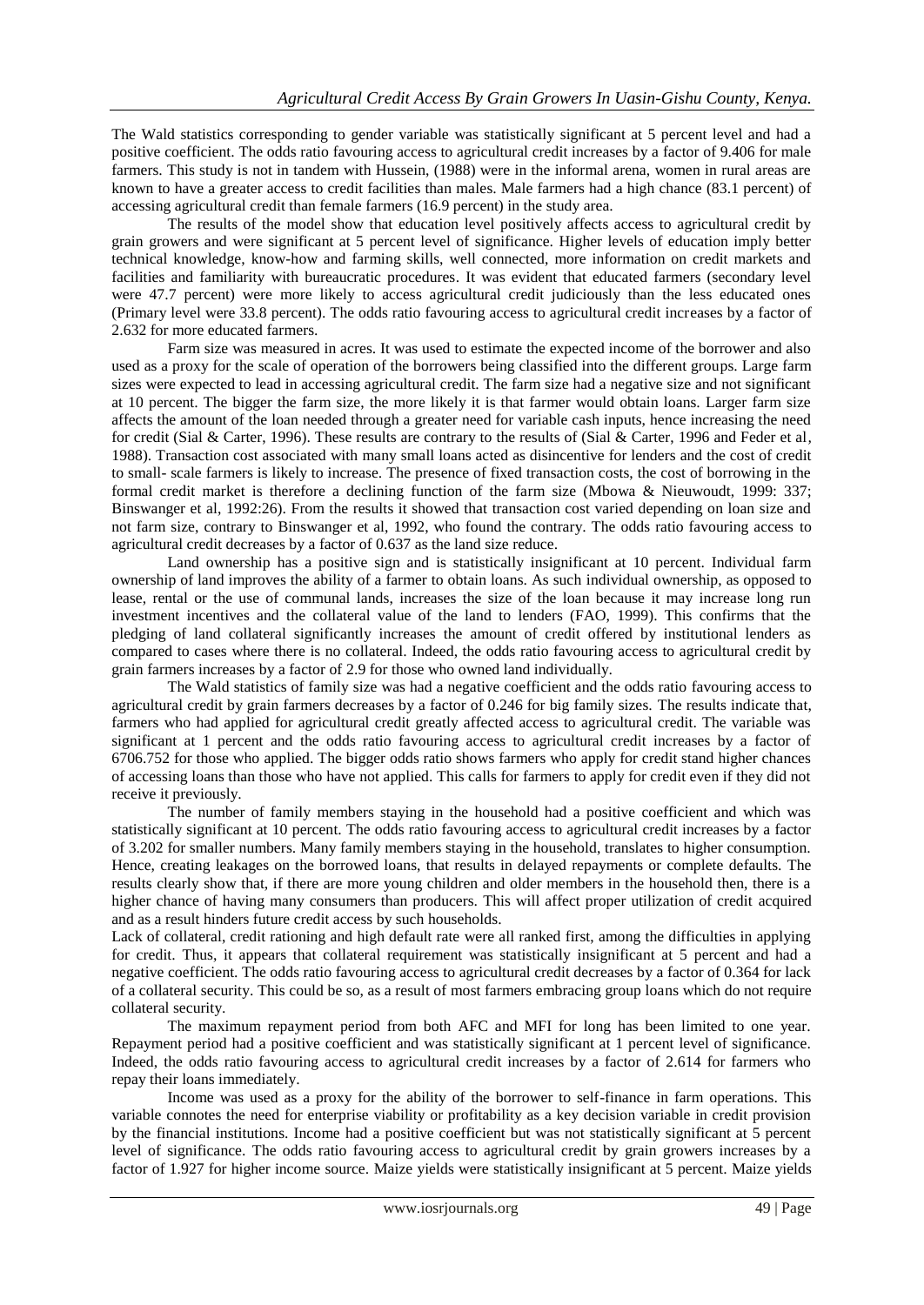had a positive coefficient with an odds ratio favouring access to agricultural credit increasing by a factor of 1.495 for high yields.

### **IX. Findings**

It is clear from the results, that many financial institutions favoured mostly male farmers than female farmers in advancing agricultural credit. Indeed, experience was found to be a key issue in most assignments, were it is taken as a measure of trust or capability to handle responsibilities. Educated farmers were found to access credit than less educated. This may have been because they are privy to more information on credit matters than less educated ones. The results indicate that average family sizes had a higher tendency in obtaining agricultural credit than larger and smaller ones. This contradicts the principle of dependency ratio (the number of dependents to those working in the household). Therefore, financial institutions are not supposed to use this parameter in awarding loans. But instead base their disbursement on the general capability of the applicant as an individual per se.

These inflexible repayment arrangements are not common with less educated farmers, since it entails lobbying with credit officers every time the loan is due. It may also be as a result of their ease in accessing information.

### **X. Recommendations**

So as a remedial measure, high emphasis should be given in screening general potential borrowers irrespective of their gender. In pursuant of these agricultural extension officers at each sub-location should do a participatory wealth ranking for both male and female headed households, which will be later forwarded to the financial institutions, Ministry of Agriculture and Ministry of Planning and Vision 2030. Such, wealth ranking list will be used to solve the existing gender inequality in disbursing agricultural credit in future.

Proper database of grain farmers' age should be done by the department of Registrar of persons, then forward it to the agricultural extension officers to ascertain if indeed older farmers have succeeded in managing finances than young farmers. With such accurate findings on the age factor in relation to success in managing finances is fully documented, and then forward to credit institutions and Ministry of Agriculture for ratification and use.

Ministry of Information and Communication in conjunction with credit and extension officers should contact frequent civic education on credit access, management and enterprise selection. The officers are to use face to face, electronic and print means of communication so as to reach less educated farmers. Agricultural extension officers should intensify dissemination of credit information to all grain farmers in their respective sub-locations. This can be done by regularly holding seminars and public *barazas* with grain farmers on the benefits of applying agricultural credit, proper use and prompt repayment.

Ministry of Agriculture through extension officers should identify and document other alternative income sources of all the grain farmers in each sub-location. This information will be given to all lending institutions in the study, for use when awarding and subsequently in repaying loans. Financial institutions will use such information in assisting farmers who have little information on dynamics of agricultural credit, to repay using those other alternative incomes. Eventually the farmers who might have become defaulters or laggards in repaying will be advised on how to repay outside the official arrangement.

The government should come out to defend vulnerable groups as per National land policy, so that they may be given a chance to inherit land rights, to boost their chances of accessing credit.

### **XI. Conclusions**

The results revealed that majority of the farming households" especially female headed households did not access agricultural credit. Indeed in the sampled households, an overwhelming male grain farmers' access agricultural credit than females. This was seen to be attributed to a requirement by most financial institutions that collateral presented, for one to be considered for credit. But since land ownership is passed from father to son then female farmers would not have collateral (title deed) to present as security when sourcing for credit. Farmers who were old were revealed by the results to have access to agricultural credit than young farmers. Age may have been taken by most financial institutions as a proxy for maturity and subsequently translating it as a high potential in handling of the borrowed loan and prompt repayment. Also, farmers' old age was taken as a measure of length of experience in farming and sourcing agricultural finances.

On the education level, the results showed that educated farmers accessed agricultural credit more than uneducated ones. Farmers were classified into three groups as those with primary, secondary and post secondary level of education. The results revealed that majority of farmers with secondary level of education accessed credit, followed by those with primary level of education and lastly those with post secondary education. This result may be attributed to the fact that farmers with secondary education have a better technical knowledge, farming skills, more information on credit markets and familiarity with bureaucratic procedures. On the other hand those with post secondary education do not associate themselves with agricultural credit since most of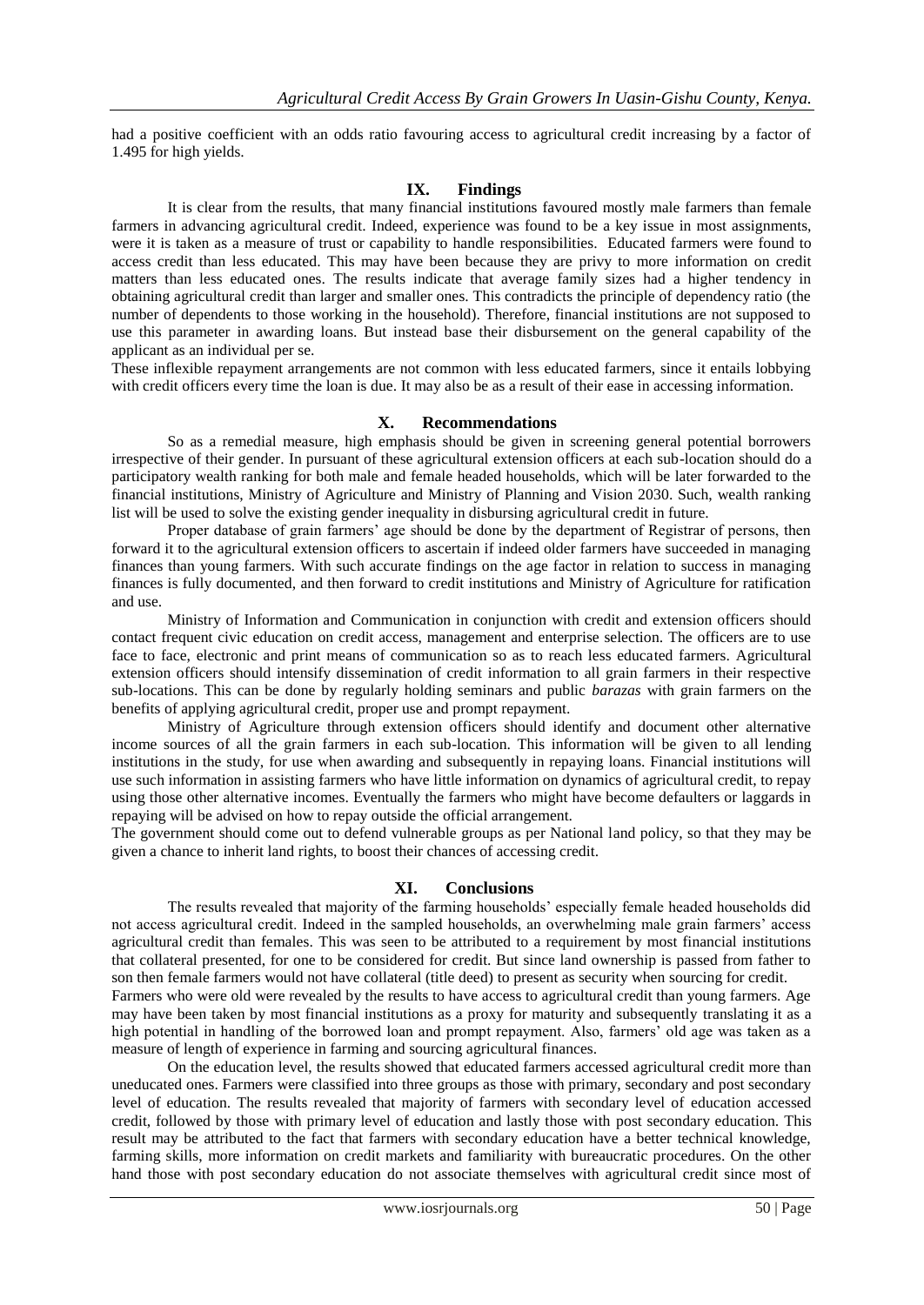them are employed or engage in other businesses with high rate of return than grain farming. Households were grouped into four groups and the results found out that the household of average members accessed agricultural credit more than small and large households. Indeed larger and smaller farm households were found to have a low tendency in accessing agricultural credit in Uasin-Gishu County. Grain farmers were classified as those who apply and those who didn"t apply for credit. The results revealed that farmers who had applied for agricultural credit accessed the facility than those who had not.

In the repayment period, farmers were grouped into those repaying after 3 months, 6 months, 1 year and more than 1 year. The results revealed that farmers who repay their loans in more than one year (mostly unspecified time) accessed agricultural credit more than those who repay in less than one year. Due to strict timelines, most farmers who were to repay in less than one year end up defaulting or delaying. This eventually spoilt their reputations with financial institutions and as a result reduced their ability to access credit in future.

### **XII. Scope For Further Research**

I strongly encourage other researches to study the trend in agricultural credit repayments in the same county and in future on other Counties of Kenya.

### **Acknowledgement**

First and foremost let me praise and honour the almighty God for the opportunity and capacity given to me to realize my aspiration. Secondly, I thank Professor M.O. Odhiambo and Professor P.M. Nyangweso for their unreserved help and insightful guidance. I am also deeply grateful to the Ministry of Agriculture staff in Uasin- Gishu County, staff at AFC and K-Rep financial institutions for their help. Lastly, my sincere appreciation and thanks also goes to all my friends and relatives.

### **Reference**

- [1]. Adegeye, A.J and Ditto, J.S. (1985), Essentials of Agricultural Economics. Impact Publishers Economics Nigeria, Limited, Ibadan.
- [2]. AFC, 2005. ``Agricultural Finance Corporation Strategic Plan, 2005-2010.
- [3]. Atieno, R. (2001). Formal and Informal Institutions" Lending Policies and Access to Credit by Small-scale Enterprises in Kenya: An Empirical Assessment. African Economic Research Consortium, Nairobi.
- [4]. Basant, R. (1977), "Technology Strategies of Large Enterprises in Indian Industry some Explorations"". World development, Vol. 25 No. 10 Pp. 1683-1700.
- [5]. Bigsten, A., Collier, P., Dercon, S., Fafchamps, M., Gauthier, B., Gunning, J.W., Oduro, A., Oostendrop, R., Patillo, C., Soderbom, M., Teal, F., and Zewfack, A., (2003). Credit Constraints in Manufacturing Enterprises in Africa. Journal of African Economics 12(1): 104-125.
- [6]. Binswanger Hans, P. and Sillers, D.A. (1992) "Risk Aversion and Credit Constraints in Farmers" Decision-Making: A Reinterpretation", Journal of Development/ Studies 20(1): 21.
- [7]. Buvinic, Mayra, and Marguerite Berger, (1990) "Sex Differences in Access to a Small
- [8]. Enterprise Development Fund in Peru," World Development, Vol. 18, No.5, 1990, pp. 695-705.
- Carter, M. R. (1988). The Impact of Credit on Peasant Productivity and Differentiation in Nicaragua. Journal of Development Economics, 103: 13-36.
- [10]. Chambers, E.A. and Cox, D.R. (1967). Discrimination Between Alternative Binary Response Models. Biometrika, 54,573-578.
- [11]. Christen Robert P., and Douglas Pearce. (2005). Managing Risks and Designing Products for Agricultural Microfinance: Features of an Emerging Model. CGAP Occasional Paper, No.11. Washington, D.C.: CGPA.
- [12]. Cramer, J.S. (1986). Econometric Applications of Maximum Likelihood Methods. Cambridge: Cambridge University Press.
- [13]. De Janvry, A. and E. Sandoulet, (1995), Rural Poverty and differentiated rural development programs Rev. Econ; 18:3-36.
- [14]. Diagne, A. Zeller, M. and Sharma, M. (2000). Empirical Measurements of Households' Access to Credit and Credit Constraints in Developing Countries: Methodological Issues and Evidence: International Food Policy Research Institute. Washington, D.C. U.S.A
- [15]. Fleisig, H. (1995). The Power of Collateral. View Point. Washington D.C., the World Bank.
- 
- [16]. Free on line dictionary, encyclopedia, (2007). http://www.thefreeonlinedictionary\_com/credit. [17]. Hossain, M. (1988). Credit for the Alleviation of Rural Poverty: The Grameen Bank in Bangla [17]. Hossain, M. (1988). Credit for the Alleviation of Rural Poverty: The Grameen Bank in Bangladesh. IFPRI Research Report, 65 [18]. Hussein Hamda, (2007). Farm Household Economic Behaviour in Imperfect Financial Markets
- Hussein Hamda, (2007). Farm Household Economic Behaviour in Imperfect Financial Markets, Doctorial Thesis, Swedish University of Agricultural Sciences, Uppsala.
- [19]. Kashuliza, A.K. and J.G. Kydd., (1996). Determinants of Bank Credit Access for Small holder Farmers in Tanzania: A Discriminant Analysis Application. Saving and Development, 3: 285-97.
- [20]. Kebede Koomsa, (1995). Agricultural Credit Analysis. National Agricultural Policy Workshop.
- [21]. Kenya, Ministry of Agriculture. Economic Review of Agriculture. Nairobi: Government Printers, 2010.
- [22]. Kenya, Ministry of Lands. Sessional Paper No. 3 of 2009 on National Land Policy. Nairobi: Government Printers, 2009.<br>[23]. Lynam. A Survey on Credit Use in Sub-Sahara Africa. The Standard Newspaper 30 June. 2007: 31
- Lynam. A Survey on Credit Use in Sub- Sahara Africa. The Standard Newspaper 30 June. 2007: 31
- [24]. Lindsay, P. & Norman, A.D. (1977). Human Information Processing: An Introduction to Psychology.
- [25]. Manig W. (1996). The Importance of the Informal Financial Market for Rural Development Financing in Developing Countries: The example of Pakistan. The Pakistan Development Review, 35 (3): 229-239
- [26]. Mbowa, S. and Nieuwoudt, W.L.,(1990). Economics of Scale for Small and Large Scale Sugar cane Farmers in Kwazulu- Natal. Agrekon, 38(3): 336-355.
- [27]. Mohieldin S. and Write W. (2000). Formal and Informal Credit Markets in Egypt. Center for Economic Policy Research and University of Nottingham.
- [28]. Okurut. N.A.Schoombee and S. Berg. (2005). "Credit Demand and Credit Rationing in the Informal Financial Sector of Uganda."South African J. Econ.73 (2005):883-497.
- [29]. Penchansky, R. and Thomas, W. J., (1981). The Concept of Access: Definition and Relationship to Consumer Satisfaction. Medical Care, 19(2): 127-140